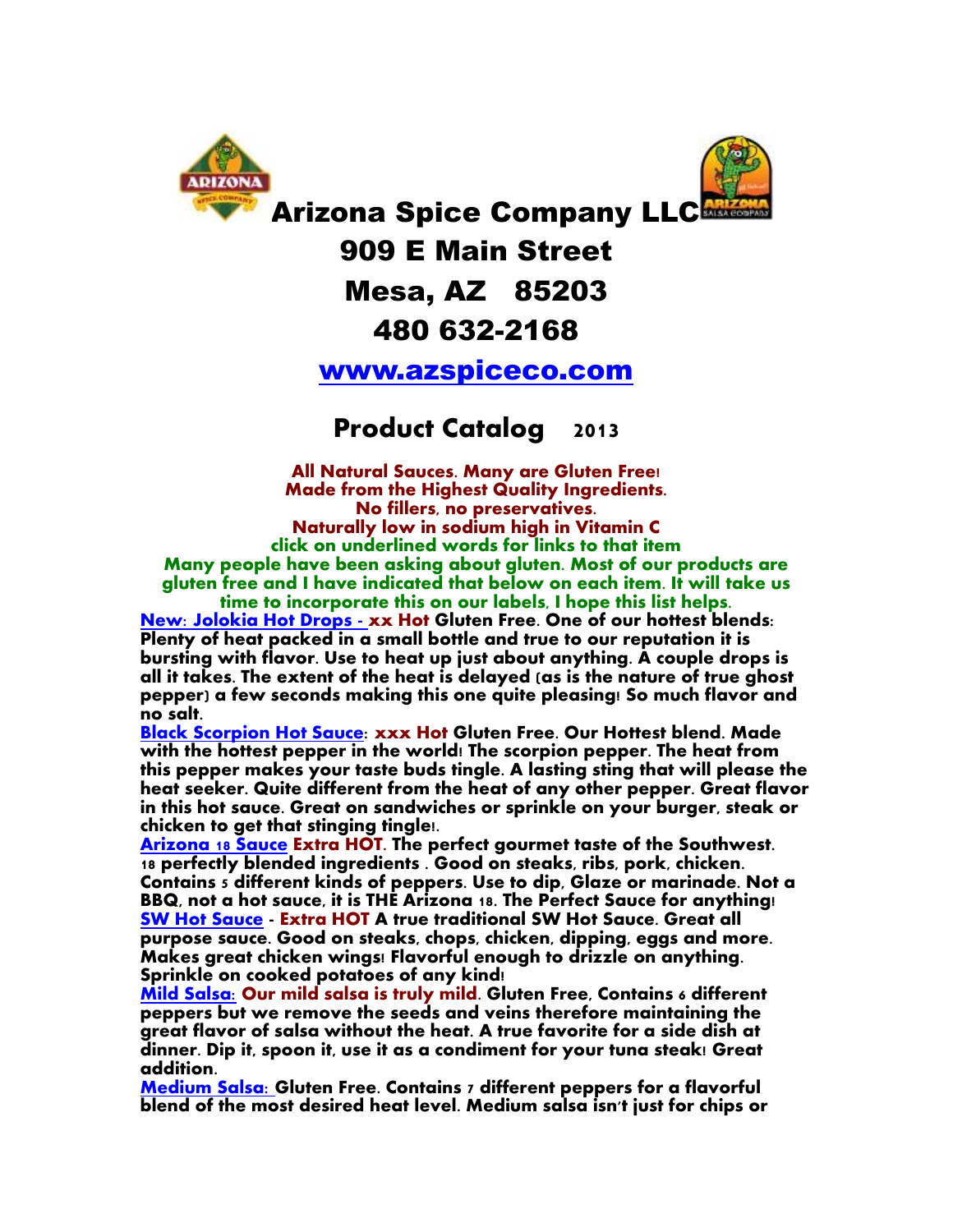**nachos. Use it on steak. Our salsas are rich and robust. Use the all natural ingredients to add to your soup. Onions, peppers, tomatoes. etc. Skip all the slicing and dicing and just use this!!**

**[Hot Salsa:](http://stores.homestead.com/azspiceco/-strse-13/Arizona-Salsa-Company-Hot/Detail.bok) Gluten Free. Contains 8 different peppers. Just enough heat and all the flavor you desire in a true southwestern all natural salsa. We do not add any water so it's rich and thick and perfect for a little heat fix. This is the preferred salsa to pile on in the middle of those nachos. Watching the game with friends? Use this with chips, cheese, sliced black olives and of course our extra hot sliced jalapeno's. A party pleaser.** 

**[Extra Hot Salsa:](http://stores.homestead.com/azspiceco/-strse-33/Arizona-Salsa-Company-Extra/Detail.bok) Gluten Free. This one is thick enough to eat with a fork. With the combo of ingredients including 9 different peppers you will want to pile it on all your favorite chips. But don't think salsa is just for chips. This one is good if you mix it in your refried beans for that burro with texture or taco meat with a extra kick. Use a few spoonfuls in your hamburger. We do not use fillers so it's all natural produce. Why pick and choose all those hot pepper for the perfect hamburger mix when you have 9 of them in here? Add some beer and some of this salsa for a great tasting burger.** 

**[Ghost Pepper Salsa:](http://stores.homestead.com/azspiceco/-strse-241/ghost-pepper-salsa%2C-arizona/Detail.bok) xx Hot. Gluten Free. Paradise for the heat seeker. Flavor first then...1.2.3.4.5 the bite! Popular for the heat lover who wants flavor too! This one contains the very hot Ghost Pepper. (Bhut Jolokia from India) and 9 other kinds of peppers. Bursting with heat and blended for bold flavor. Some use the Ghost pepper for a novelty hot salsa. We focus on flavor first. Get those endorphins flowing with this salsa and enjoy the bold flavors of the 10 different peppers.** 

**[Peach Salsa:](http://stores.homestead.com/azspiceco/-strse-199/Peach-Salsa-12-oz/Detail.bok) Low Medium-Sweet & Spicy. Gluten Free. A best Seller. It is the perfect balance of sweet and spicy Great as a dip but is also good as a marinade on chicken and pork.** 

**[Chipotle Black Bean & Corn Salsa:](http://stores.homestead.com/azspiceco/-strse-200/chipotle-salsa/Detail.bok) Mild This salsa has a rich robust flavor. We do not skimp on the beans and corn. Thick and chipotle rich. Add meat and it is flavorful enough to be called chili!** 

**[Pineapple Salsa:](http://stores.homestead.com/azspiceco/-strse-227/pineapple-pork-marinade-chicken/Detail.bok) . Sweet & Spicy. Mild Gluten Free This one is thick with pineapple and great for cooking. Baste your chicken or pork roast with it before baking or grilling. It has that 'can't get enough' type flavor. [Jalapeno Relish:](http://stores.homestead.com/azspiceco/-strse-258/jalapeno-relish-topping-sandwich/Detail.bok) High Medium.Gluten Free. It is the perfect blend of jalapeno's, onions, peppers. Great on hamburgers, hot dogs, subs or to top your steak or chicken! It is chunky and jalapeno hot. A true favorite. Try it to** 

**spice up your pasta salad recipe.**

**[Hot Pepper Mix,](http://stores.homestead.com/azspiceco/-strse-319/Hot-pepper-mix%2C-ghost/Detail.bok) with a ghost pepper pod: Hot Gluten Free. Bursting with natural fresh pepper flavor. A blend of 6 different kinds of hot peppers with one ghost pepper pod, Hot peppers with an added bite! Great on your burger, steak, or use as a topping on your tacos. Make stir fry easy and hotter with this mix! Pierce the ghost pepper pod after opening to spread more heat.** 

**Sliced Jalapeno's [with Ghost Pepper:](http://stores.homestead.com/azspiceco/-strse-320/Sliced-jalapenos-with-Ghost/Detail.bok) Hot Gluten Free. Fresh jalapeno's nacho sliced and placed in the jar with a ghost pepper pod to heat it up the ghost pepper way. Sure to please the jalapeno lover with a extra kick. Pierce the ghost pepper pod after opening to add more heat and flavor. Great on Burgers or Subs. A necessary ingredient for your nachos of course! Surprise them with that extra bite!** 

**[Arizona Red Sauce:](http://stores.homestead.com/azspiceco/-strse-44/arizona-red-sauce-taco/Detail.bok) Low Medium. Gluten Free. It is a good dip, dip mix, and condiment. Our own special blend with a rich southwestern flavor. Mix with sour cream or refried beans for a dip or nacho topping that will keep them guessing on how you made them taste so good! A must for eggs, use to flavor meat for taco's or Spanish rice. Made with NM red chili making it a**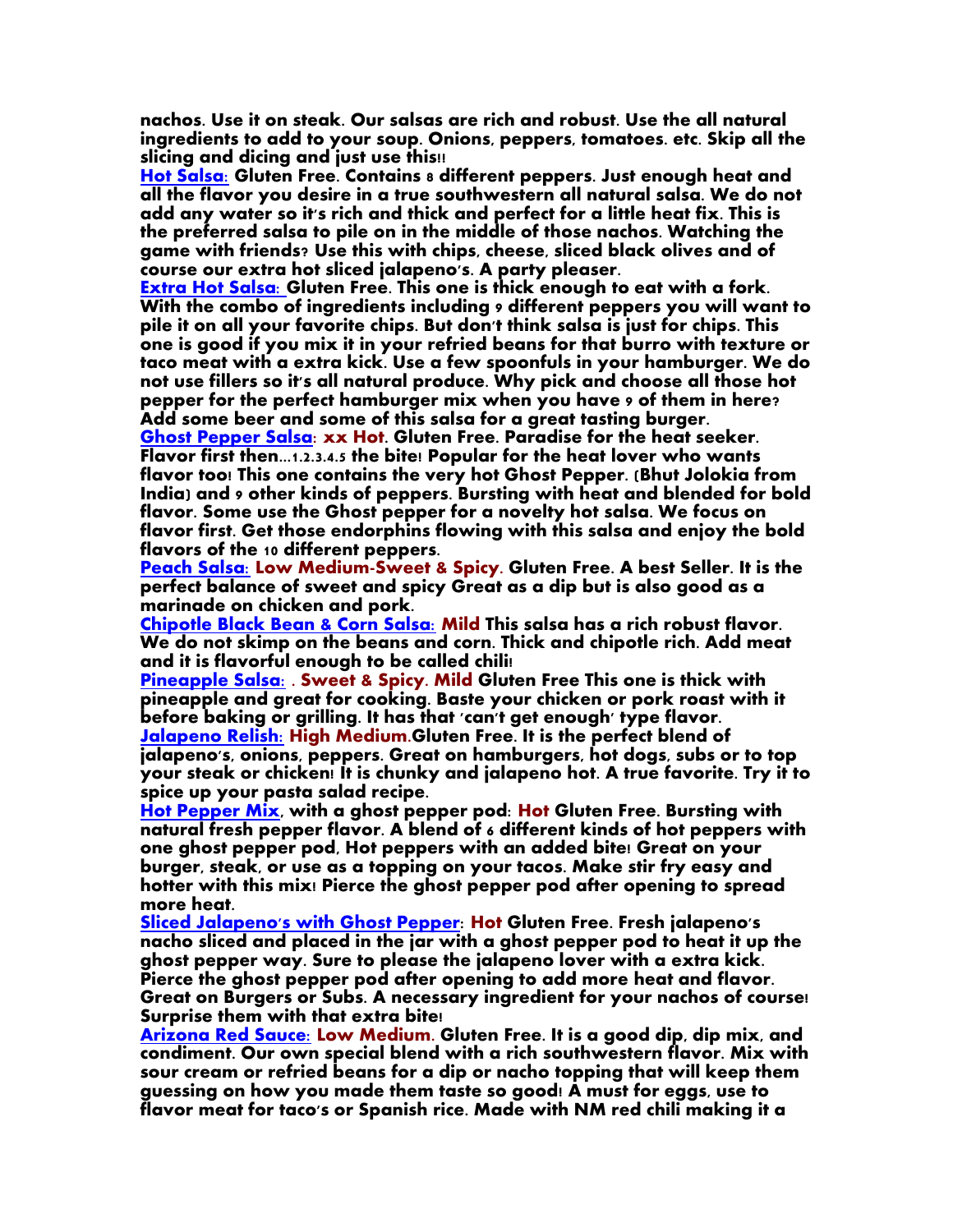**superb high quality sauce. [New recipe page](../Documents/Spaghetti-sauce-recipe.html) for this sauce.**

**[Habanero Gold Jelly:](http://stores.homestead.com/azspiceco/-strse-298/habanero-gold-jelly/Detail.bok) Hot A favorite! The sweetness you expect from jelly with the kick of fresh habaneros and just a touch of Ghost Pepper to tingle your taste buds. Good on toast or crackers with cream cheese or use as a glaze for your ribs, chicken, or any other meat you like the sweet spicy flavor on. Customer feedback is great on this one.**

**[Blueberry Habanero Jelly:](http://stores.homestead.com/azspiceco/-strse-300/Blueberry-Habanero-Jelly/Detail.bok) Hot Bright Blue with the perfect amount of habaneros to make it sweet and spicy. Sure to please any pepper jelly lover you know. Good on toast or crackers with cream cheese. The sweetness of the Blueberries pairs well with the fresh habaneros. Add some to your pies and surprise their taste buds!**

**[Jalapeno Jelly:](http://stores.homestead.com/azspiceco/-strse-299/Jalapeno-Jelly/Detail.bok) Mild We strip the fresh jalapeno's so you get all the flavor with no heat. We mix it with a touch of cherry and other ingredients for a perfect blend sure to please. Good on toast or glaze your chicken! Use on your tacos as it is so flavorful with jalapeno's.** 

**[NEW: Sweet 16 BBQ](http://stores.homestead.com/azspiceco/-strse-331/BBQ%2C-Barbecue%2C-barbeque%2Cbar-be/Detail.bok) - Mild - Made with NM Green Chili and 15 other all natural ingredients. Rich and thick this one is a best selller and good on just about anything! Great marinade and dip. Skip the ketchup use this! Perfectly sweet and tangy.**

#### **All Natural Spice Mixes Guaranteed Fresh.**

#### **No MSG, fillers, or Preservatives**

**[Habanero Green Chili Seasoning Mix-](http://stores.homestead.com/azspiceco/-strse-158/habanero-hatch-nm-green/Detail.bok) Hot. Gluten Free. Number one seller. This mix is hot, but don't let the name scare you. It is full of flavor. There are no two chili's that mix as well as these two for flavor. Put it right next to the salt and pepper for that member of the family who wants to sprinkle on** 

**some heat.** 

**[Green Ghost Seasoning Mix](http://stores.homestead.com/azspiceco/Categories.bok) - Extra Hot. Gluten Free. Made with Green Chili and Smoked Ghost pepper for the perfect combination of flavor and grab the tissue hot! So flavorful it is good on anything.**

**[Green Chili Seasoning Mix-](http://stores.homestead.com/azspiceco/-strse-Spice-Mixes/Categories.bok) Mild Gluten Free. The perfect blend of green chili (From Hatch NM) and garlic along with a hint of some special herbs and spices. Good on chicken, burgers, steak. Use as a rub. Sprinkle in your soups casseroles and stews.** 

**[BBQ Seasoning Mix H](http://stores.homestead.com/azspiceco/-strse-162/bbq-mix/Detail.bok)igh Medium Bold Blackening meat rub. . Great on the grill or broiled. Good on beef, chicken, turkey, pork or shrimp. This mix makes the BEST mouth watering grilled shrimp you or your guests will ever have!. Marinade in a little olive oil and this mix before grilling. Make boring turkey burgers taste like they were made by a gourmet chef.**

**[Hickory Smoked BBQ Seasoning Mix NEW!](http://stores.homestead.com/azspiceco/-strse-Spice-Mixes/Categories.bok) High Medium Same as BBQ seasoning mix but the salt is changed to Hickory Smoked Sea Salt imported from Italy. GREAT BBQ aromatic and flavor. Half the salt of regular BBQ. [Salt Free BBQ Seasoning Mix:](http://stores.homestead.com/azspiceco/-strse-253/BBQ-Seasoning-Mix-SALT/Detail.bok) High Medium .You won't miss the salt in this blackening meat rub. Customer request for no salt added. Great on any meat fish or poultry. The more you use the hotter it will be. Marinade two hours or over night. Rub meat with olive oil first to make it stick better. [Chipotle Seasoning Mix-](http://stores.homestead.com/azspiceco/-strse-107/Chipotle-seasoning-mix/Detail.bok) Low Medium to Medium range. Gluten Free. This is our most versatile blackening spice rub. It makes a great addition to soups or stews. It blackens on the grill. Great on ANY protein. It makes wonderful blackened steak! It is complimented with crushed garlic as a meat rub but doesn't require it. Rub the protein with olive oil, crushed garlic and the chipotle mix, then put in a Ziploc bag and leave in the refrigerator for two hours to overnight)** 

**[Jalapeno Seasoning Mix -](http://stores.homestead.com/azspiceco/-strse-110/Jalapeno-seasoning-mix-powder/Detail.bok) This one is a high medium spicy. This mix is a**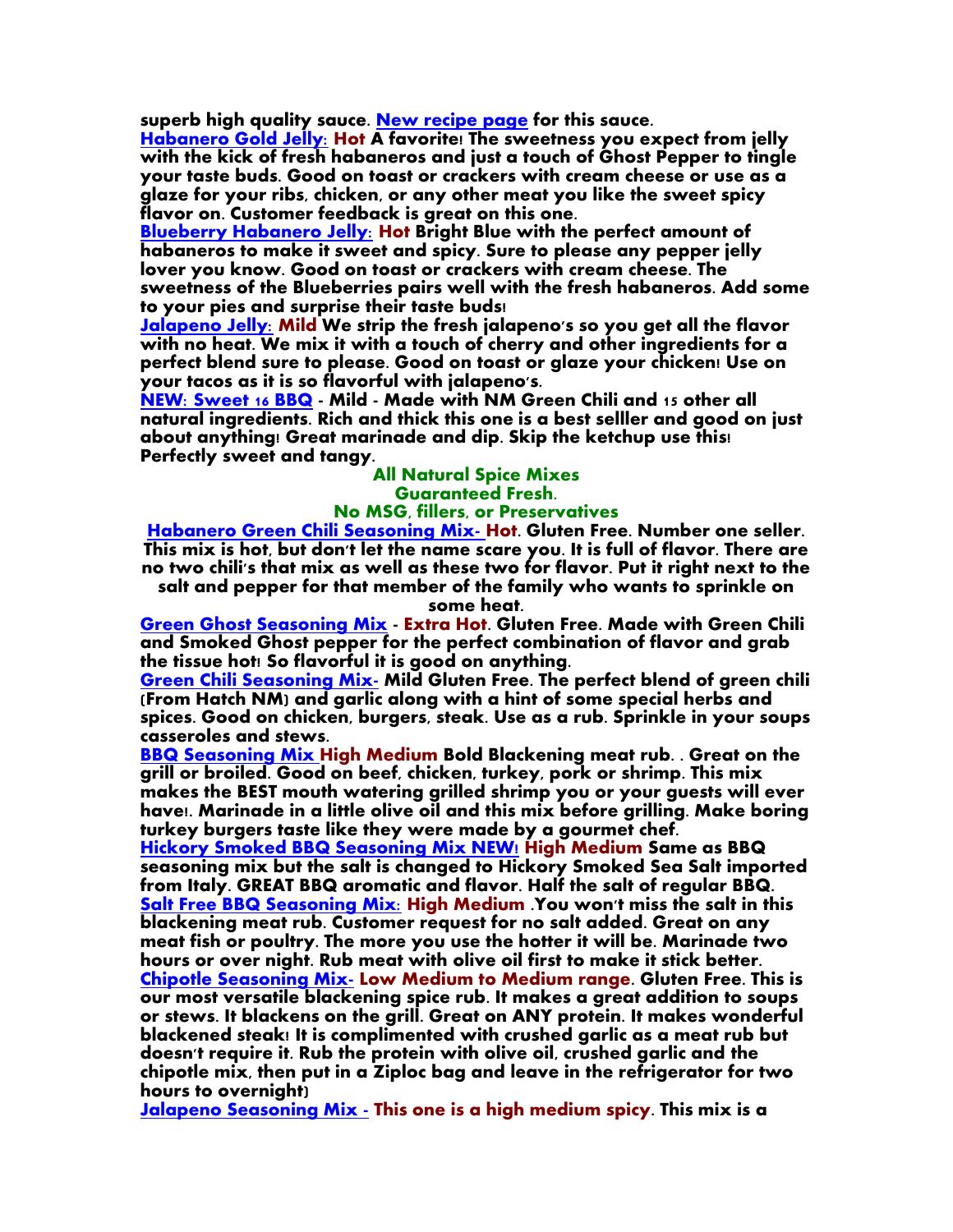**great addition to many dishes. Originally created for chicken and fish it has become a popular flavor enhancer for many soups, stews, casseroles. If you like the flavor of jalapeno's You'll love this one.**

**[Habanero Red Chili Seasoning Mix-](http://stores.homestead.com/azspiceco/-strse-176/Habanero-Seasoning-Mix-3/Detail.bok) Hot. Gluten Free. Another great blackening meat rub. A kitchen condiment for the one who likes the serious heat in their meals.**

**Good on chicken, steak and pork and ribs. Makes great jerky too! Add to sauces for that great habanero flavor. The red chili is from NM, and makes this mix burst with flavor. Use to make your home made chili POP.**

**[Salad and Vegetable Seasoning Mix-](http://stores.homestead.com/azspiceco/-strse-117/vegetable-spice-seasoning-mix/Detail.bok) Mild+. Gluten Free. Skip the salad dressing and just use this. You won't miss the dressing. Good on salad, grilled asparagus, corn on the cob, Potatoes, broccoli, and on slaws. It is great on poultry and fish. Just sprinkle some on the outside before cooking. I like to coat my fish or chicken with olive oil first but it's not required. A great addition to chicken or pork chop breading. This one has become an all purpose seasoning salt with salt as a low ingredient.** 

**[Mexican Seasoning Mix-](http://stores.homestead.com/azspiceco/-strse-118/Mexican-Seasoning-Mix-3/Detail.bok) Mild. Gluten Free. A very good seasoning for your rice, enchiladas, tacos, or fajitas. Good on potatoes and steak too!. This one has all the flavor so you really don't need to add a lot. Some peppers and onions if you wish but it is good and flavorful on it's own. This one is very flavorful and mild enough to please everyone.** 

**[Split Pea Mix:](http://stores.homestead.com/azspiceco/-strse-205/Split-Peas-Yellow-and/Detail.bok) A simple combination of split yellow and green split peas for a great pea soup.**

**[Chili Seasoning Mix-](http://stores.homestead.com/azspiceco/-strse-315/Chili-mix%2C-chili-seasoning/Detail.bok) Medium. Gluten Free. All you need are your choice of beans and this mix. Other ingredients optional. Bold Southwestern flavor of NM Chili's and the perfect blend of spices.**

**[Arizona Spice Company Seasoning Salt-](http://stores.homestead.com/azspiceco/-strse-191/salt%2C-seasoning/Detail.bok) Mild. Gluten Free. This blend can be used on just about anything you can sprinkle it on. It is less salty than most seasoning salts. Flavor first, then the salt! It contains mild Hatch NM green chili among the perfect blend of other herbs and spices.**

**The Sausage and Dip mixes below are pre-measured in a zip top bag. Easy recipes on our recipes page and on the labels.**

**[Italian Sausage Seasoning Mix.](http://stores.homestead.com/azspiceco/-strse-270/italian-sausage-seasoning-mix/Detail.bok) Available in Medium and Hot. Gluten Free. Just add meat. Makes the best meatballs and no-one has to know you didn't make them from scratch! Make the perfect sauce and meatballs with our mixes. Recipes on our recipes page.**

**[Our Own Italian Seasoning Blend.](http://stores.homestead.com/azspiceco/-strse-267/Italian-Seasoning-mix/Detail.bok) Mild. Gluten Free. Our own mix. Best seller and so good on many things. Use in sauce (recipe on our recipe page) as well as on garlic bread, subs, soups, and so much more. Great herbal blend with no salt.** 

**NEW- [Breakfast Sausage Seasoning Mix. H](http://stores.homestead.com/azspiceco/-strse-317/Breakfast-sausage-seasoning-Mix/Detail.bok)ome Made Easy! Gluten Free. Mild or Spicy mixes available. Just add meat. Traditionally pork. This seasons 1 lb of meat. Grind your own lean pork and add a tablespoon of olive oil for the lean sausage bursting with flavor. Buy ground meat and make a patty. Sure to please.** 

**[Green Chili Dip Mix](http://stores.homestead.com/azspiceco/-strse-303/Green-Chili-Dip-Mix/Detail.bok) - Mild Veggie or chip dip. Gluten Free. Mix is premeasured for 1 lb of sour cream or mix cream cheese and 2 tablespoons of mayo. All flavor no heat. Recipes on our recipes page for dip mixes and guacamole dip.**

**[Jalapeno Dip Mix](http://stores.homestead.com/azspiceco/-strse-304/Jalapeno-Dip-Mix/Detail.bok) Medium Gluten Free. The flavor of jalapeno and green chili mix to make a great tasting veggie and chip dip mix. Pre measured to season 1 lb of sour cream or cream cheese and 2 tablespoons of mayo. Recipes on our recipes page for dip mixes and guacamole dip [Green Ghost Dip Mix.](http://stores.homestead.com/azspiceco/-strse-305/Green-Ghost-%C2%AE-Dip/Detail.bok) Hot. Gluten Free. The great flavor of our trademark**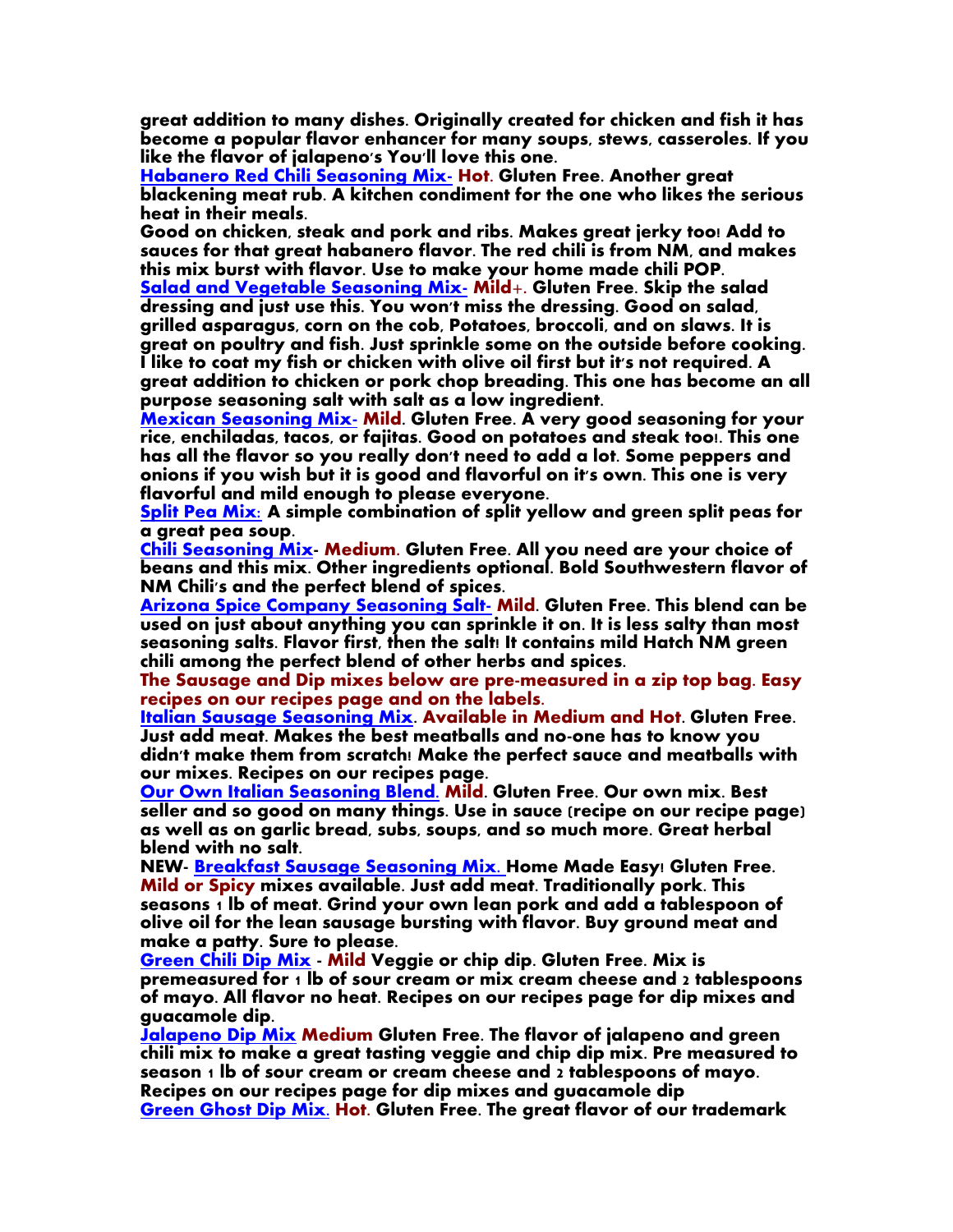**green ghost seasoning toned down for all to enjoy in this spicy veggie and chip dip. Try all three dip mixes on baked potatoes for a great treat. Recipes on our recipes page for dip mixes and guacamole dip.**

**[Chipotle Dip Mix-](http://stores.homestead.com/azspiceco/-strse-329/jalapeno-dip-mix%2C-spices%2C/Detail.bok) NEW. Medium Gluten Free. Great blend of chili powders and chipotle to make this dip a little smoky, a little spicy, and bursting with flavor. Recipes on our recipes page for dip mixes and guacamole dip [Our Line of Soup mixes and Beans](http://stores.homestead.com/azspiceco/-strse-Beans-and-dry-goods/Categories.bok)**

**[Our Signature Soup Mix](http://stores.homestead.com/azspiceco/-strse-190/Soup-Mix/Detail.bok) - Always Packed Fresh, Pinto Beans, Brown and Red Lentils, peas (split yellow, split green) Anasazi Beans, Black Beans. Directions on package or on our recipes page. We have a dry seasoning** 

**packet (Below) Made with Mild NM Crushed Green Chili. This soup mix is greatly complimented by pork. You can skip the pork and cook it in chicken broth or vegetable broth.** 

**[SW Bean Mix.](http://stores.homestead.com/azspiceco/-strse-Beans-and-dry-goods/Categories.bok) Always Packed Fresh. Includes: Anasazi Beans and Bolita Beans (Heirloom beans from Colorado), Black Beans, Pinto Beans. Great mix for Chili or bean soup. This one is also flavored well with our fresh SW soup seasoning Packet or chili seasoning.** 

**[Anasazi Bean Soup.](../Documents/Anasazi-Bean-Soup-Recipe.html) All you need is our Anasazi beans and our SW Seasoning Mix (formerly soup mix seasoning). These beans do not have to be soaked. They are tender and sweet. Once you try these you will be hooked. [Recipe available on our recipes page.](../Documents/Dip-Mix-Guacamoli-Recipes.html)** 

**Pictured is the [Anasazi soup mix in container](http://stores.homestead.com/azspiceco/Categories.bok) with the seasoning enclosed. [SW Soup Seasoning Mix: M](http://stores.homestead.com/azspiceco/-strse-14/soup-mix-with-seasoning/Detail.bok)ild Ingredients: Gluten Free, salt free.. Approx 1/3 cup seasons 1 lb of any soup mix. Use more for a bold flavor. Also good in rice dishes, stews and casseroles. A best Seller. Our own blend of mild green chili, celery, red and green bell pepper, onion, herbs. Great for soups, stews, rice pilaf, casseroles and more. Available in a premeasured bag or our large bottle.** 

**We make gift baskets year round. Corporate or personal. Customize your own basket or pick from one of ours.**

**Great for any occasion. They make a great Arizona Holiday Gift! [Click here](http://stores.homestead.com/azspiceco/Categories.bok) to see some of what we offer. Call or email to create your own. Arizona Spice Company LLC**

**480 632-2168**

**Open to the public**

**Check the website or call for current hours as they change with the seasons. We have a page that lists some of the places that carry our products. We are open extended hours and days when we process. Feel free to call any time. Leave a message and we will call you back. We cannot bring the phone into the kitchen but we do check messages often throughout the day. Customers are number one with us, always!**

**Email: [Droberti@azspiceco.com](mailto:Droberti@azspiceco.com)**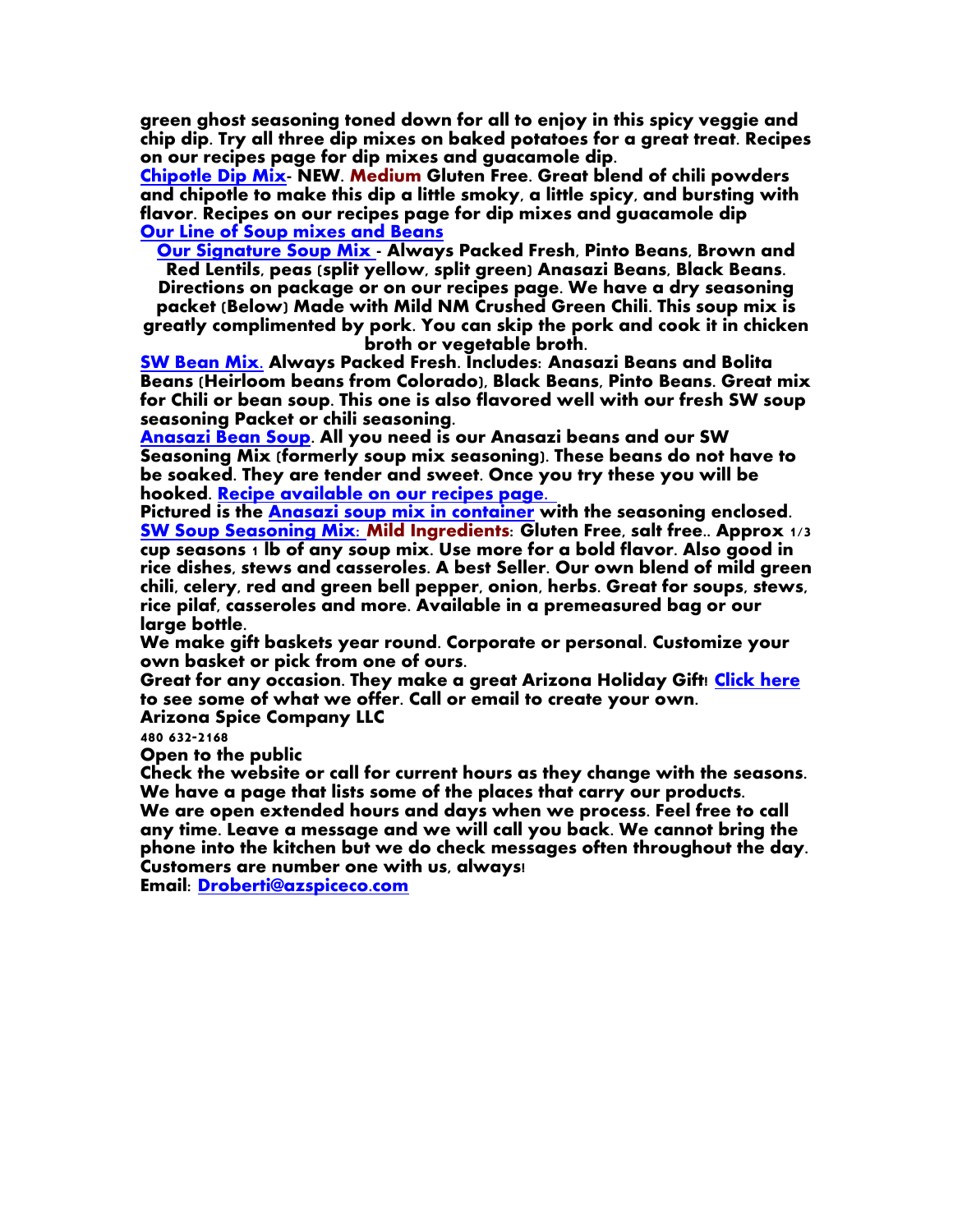# **Arizona Salsas<br>All Natural**



**ALSA GOMPAN** 

\*High in Vitamin C<br>\*Low sodium \*Made fresh from 7 to 10<br>different kinds of peppers.



**ALSA GOINEAL** 

Habaner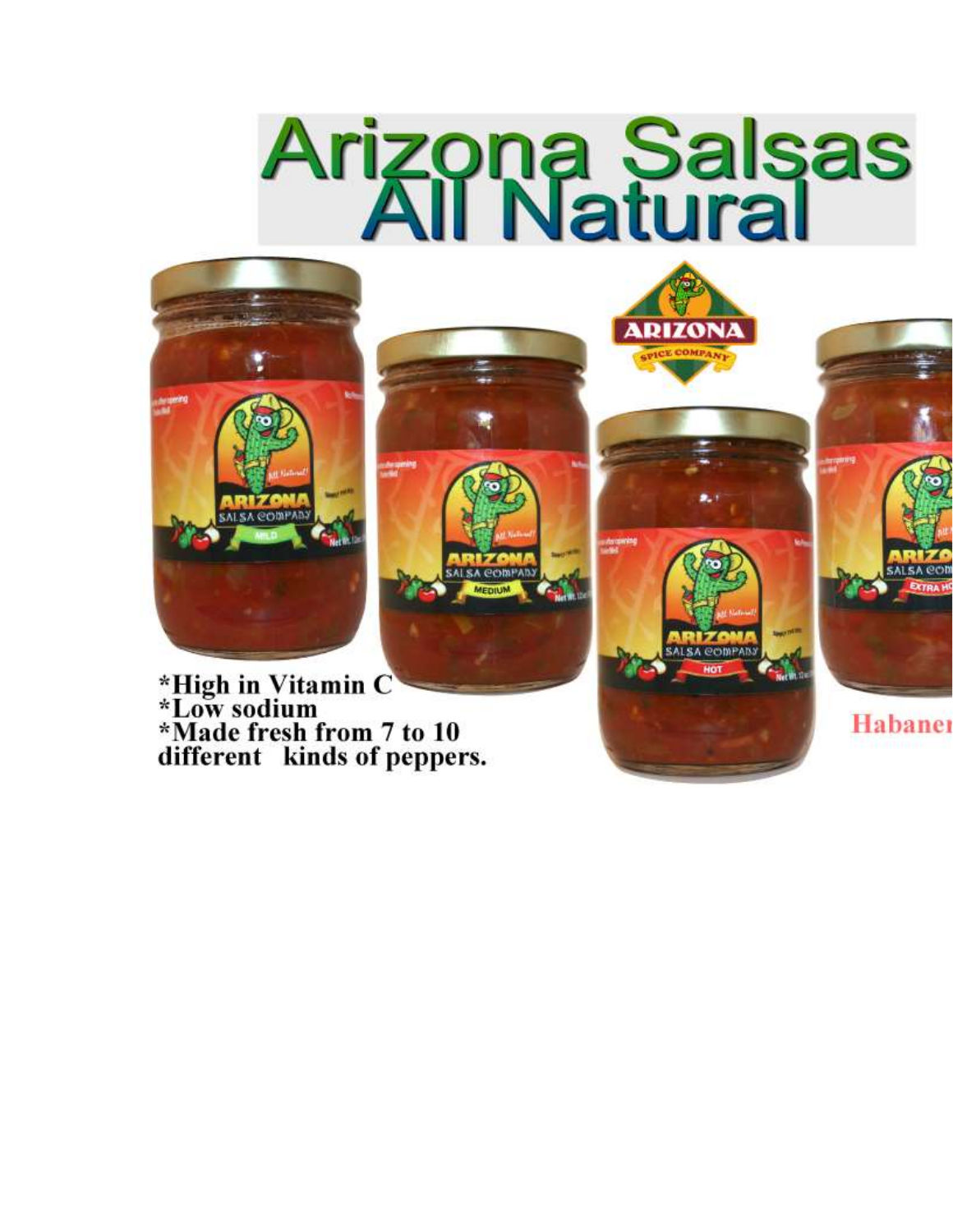## **Specialty Salsas<br>All Natural**

**ARI** 

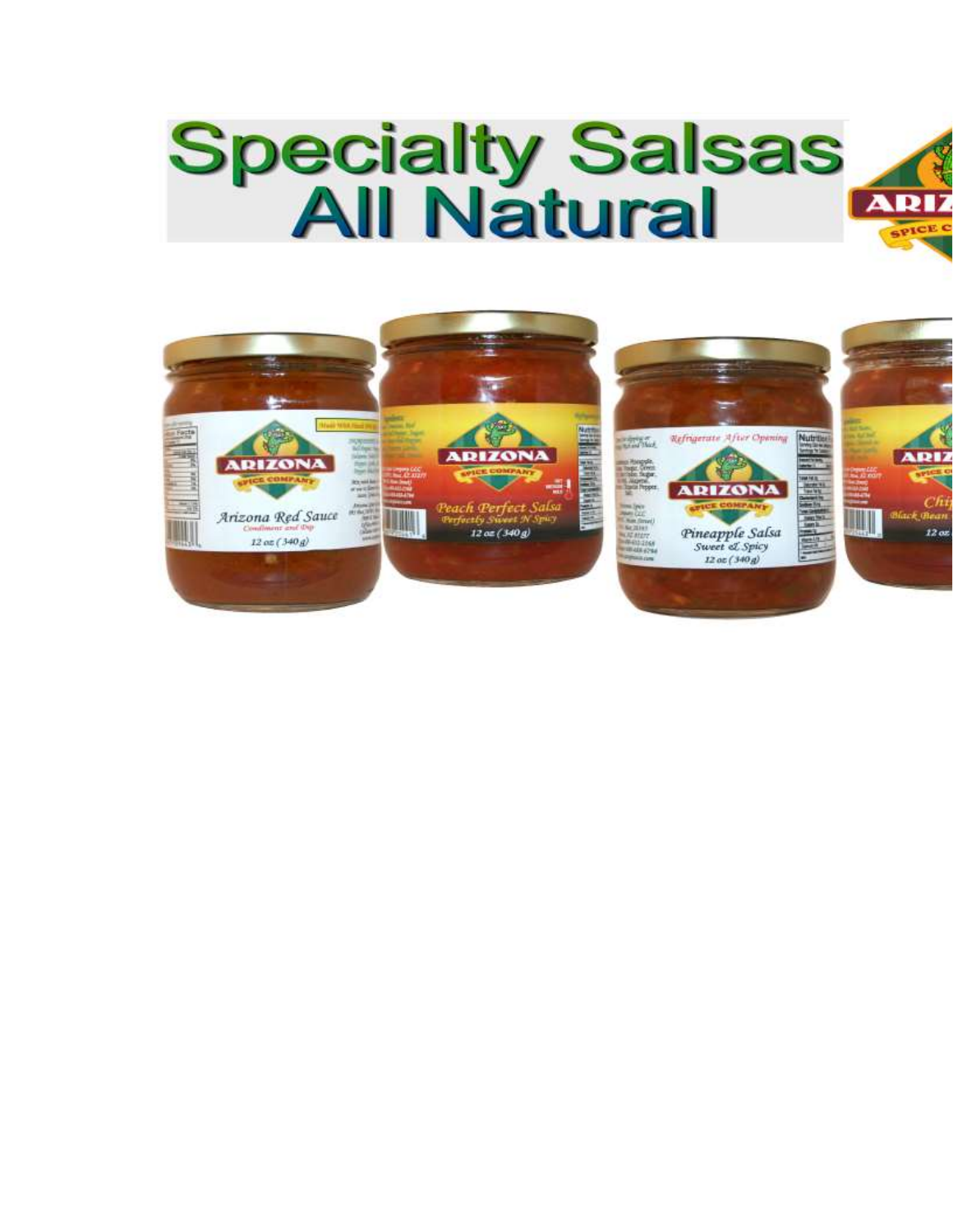# Arizona Spice Blends<br>All Natural-No MSG-No Fi

## **Seasonings<br>Meat Rubs**

Bold flavors & guaranteed fresh.<br>You will taste the difference.

All are versatile mixes **Easy Home Made Recipes Online**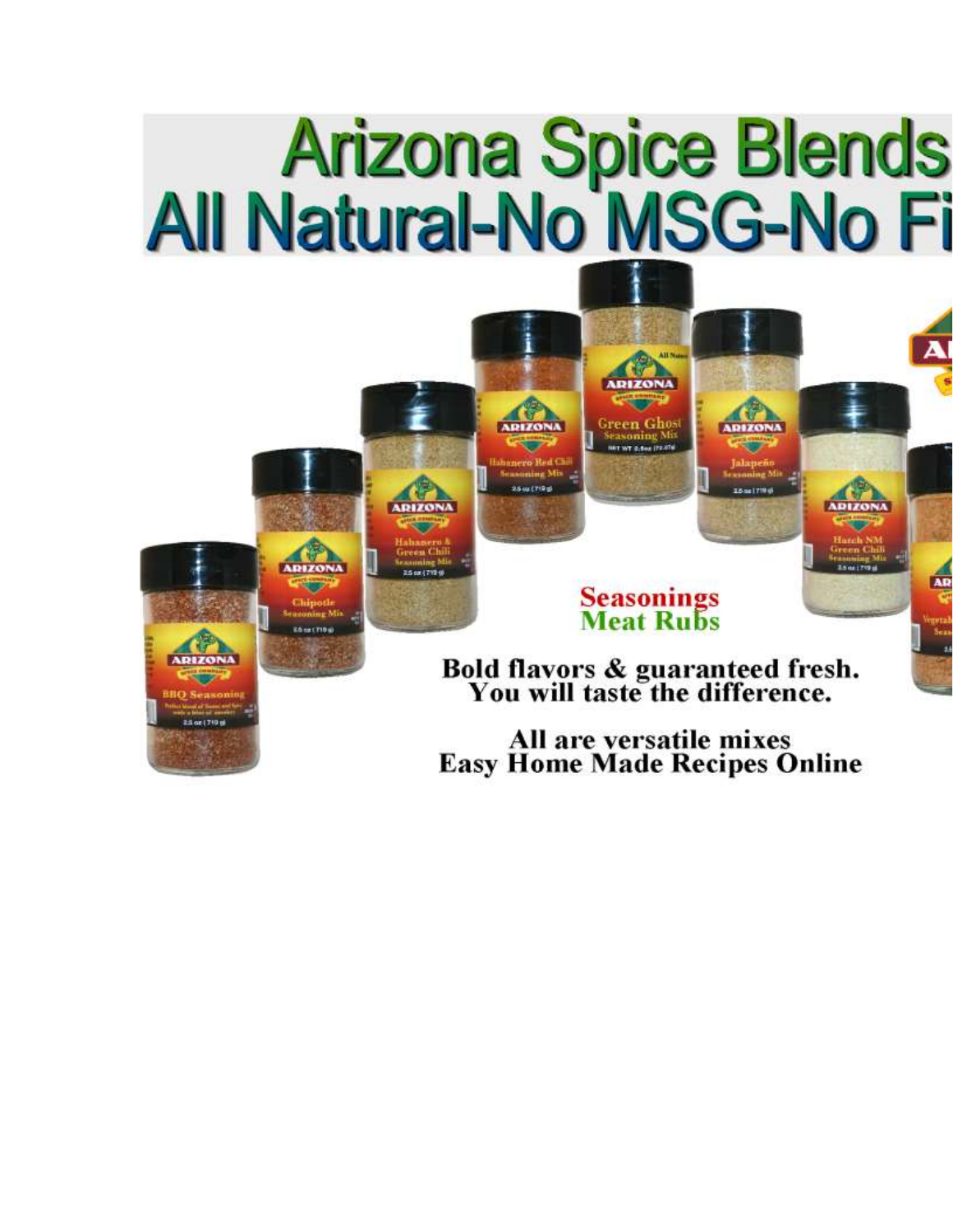

Our dip mixes are great at a party or<br>just for snacking. Mix with sour cream<br>yogurt or make easy guacamole.

Recipes Online & on the label<br>All Natural-No MSG-No Fillers **Fresh Ingredients** 

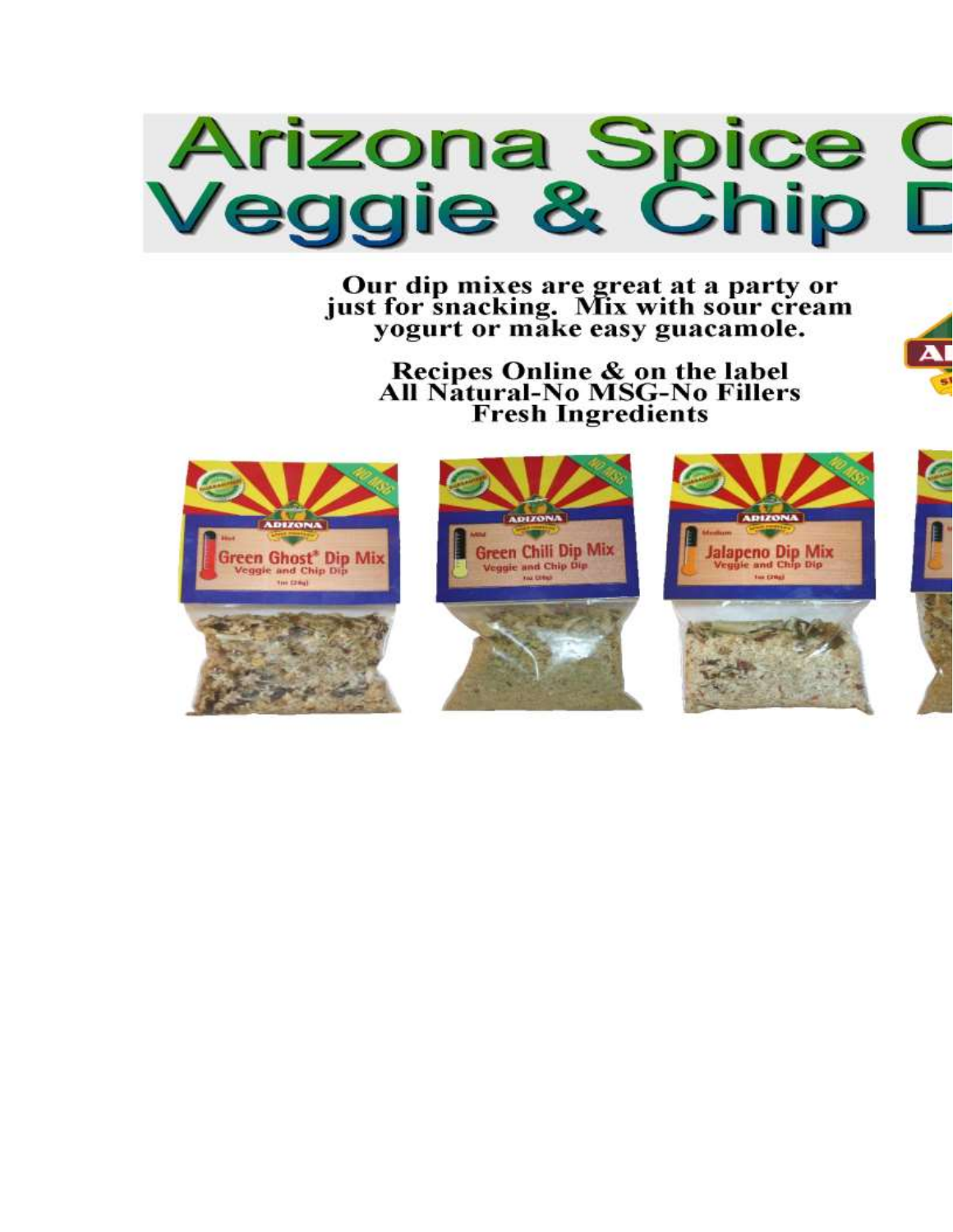

Made Fresh from hand picked,<br>high quality ingredients.<br>Flavor First!







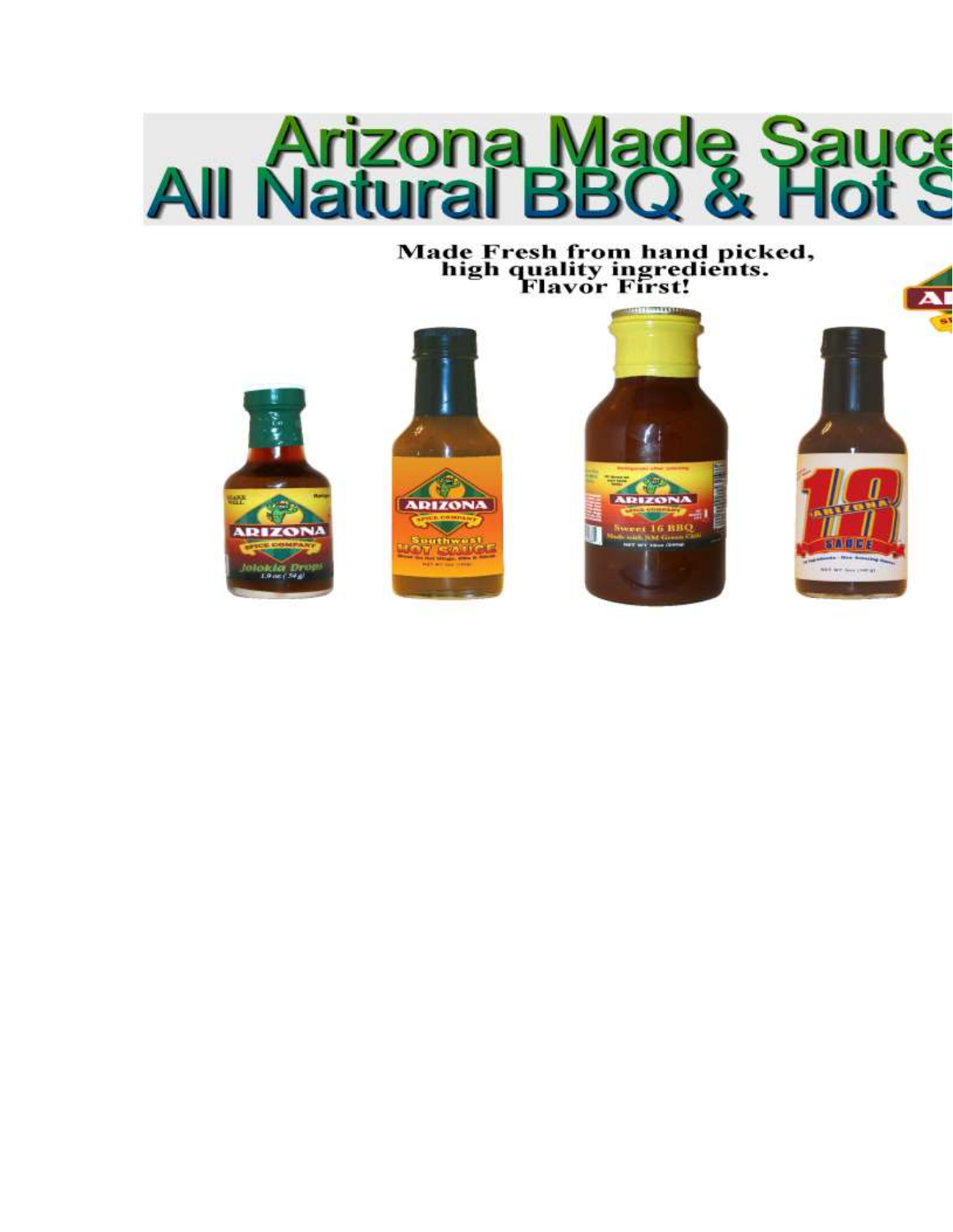